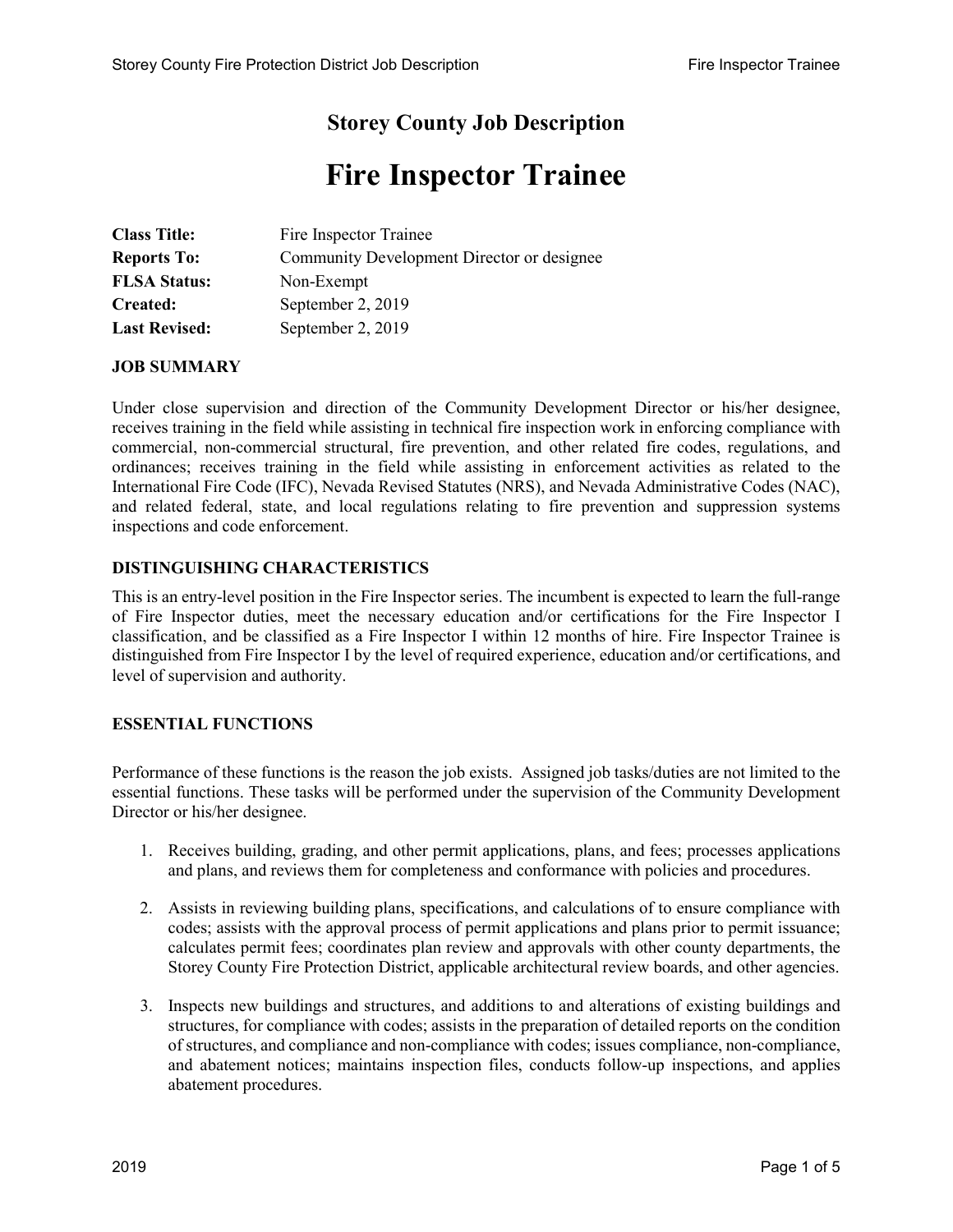- 4. Assists with site inspections for potential and reported fire hazards, hazardous materials, and related code violations; completes or causes to be completed residential fire fuels clearance inspections; determines if action is required; takes appropriate action; and reports status to the director, director's designee, or other department staff as appropriate.
- 5. Under supervision, assists with reviewing fire and life safety plans for new building grounds; subdivisions; streets, driveways, and parking lots; and assists with preparing recommendations for corrective action and/or acceptance.
- 6. Observes the testing, demonstration, and use of various fire detection and suppression systems and equipment; assists in ensuring that fire-flow water supply is adequate and reliable by monitoring the amount of water available to the system, the degree to which the system is capable of moving the available water throughout the town, neighborhood, or local system, and how readily fire jurisdictions have access to the water supplies wherever and whenever it is needed; recommends corrective action.
- 7. Assists in business license and annual commercial fire compliance inspections.
- 8. Confers, educates, and coordinates with developers, customers, community groups, property owners, and the public about codes and related subjects; facilitates proactive voluntary code compliance; and empowers community self-help programs.
- 9. Assists with site inspections coordinates with other departments on administering applicable land use regulations, special use permits and variances, court data, corporation status, county assessor, and other databases and organization sources.
- 10. Maintains NFPA membership and issues new NFPA standards to all staff as changes occur; remains current on fire and life safety codes and regulations for commercial and non-commercial buildings and uses; works closely with the fire prevention staff and building and planning departments in administering applicable regulations; and reviews agenda items, inspection reports, special use and other planning permits and reports, and other information needed to assure that existing and proposed uses conform to fire codes, zoning codes, and other regulations.
- 11. Assists departments and staff with special county projects when available and as needed, including coordinating staff from other departments, jurisdictions, and resources; providing fire codes and technical advice; leading various project review meetings; and liaising with management, boards, committees, and commissions.
- 12. Remains current on new and proposed federal and state legislation related to the field; provides comments and recommendations to the director or his/her designee.
- 13. Coordinates with appropriate building officials, supervisors, entities and other administrators in locating vacant and abandoned buildings and structures; posts notices.
- 14. Assists with educational fire safety training in cooperation with the Storey County School District, National Fire Protection Association, and otherwise as approved by the director. Each year is a new topic as published in the NFPA, and this position is to be aware of the topic and deliver said topics in a professional manner at all educational facilities within the department.
- 15. Assists Department staff in meeting with developers, general contractors, engineers, architects, planners, land surveyors, prospective private companies, local and state entities and companies proposing to build or locate in Storey County; maintains active involvement and coordination with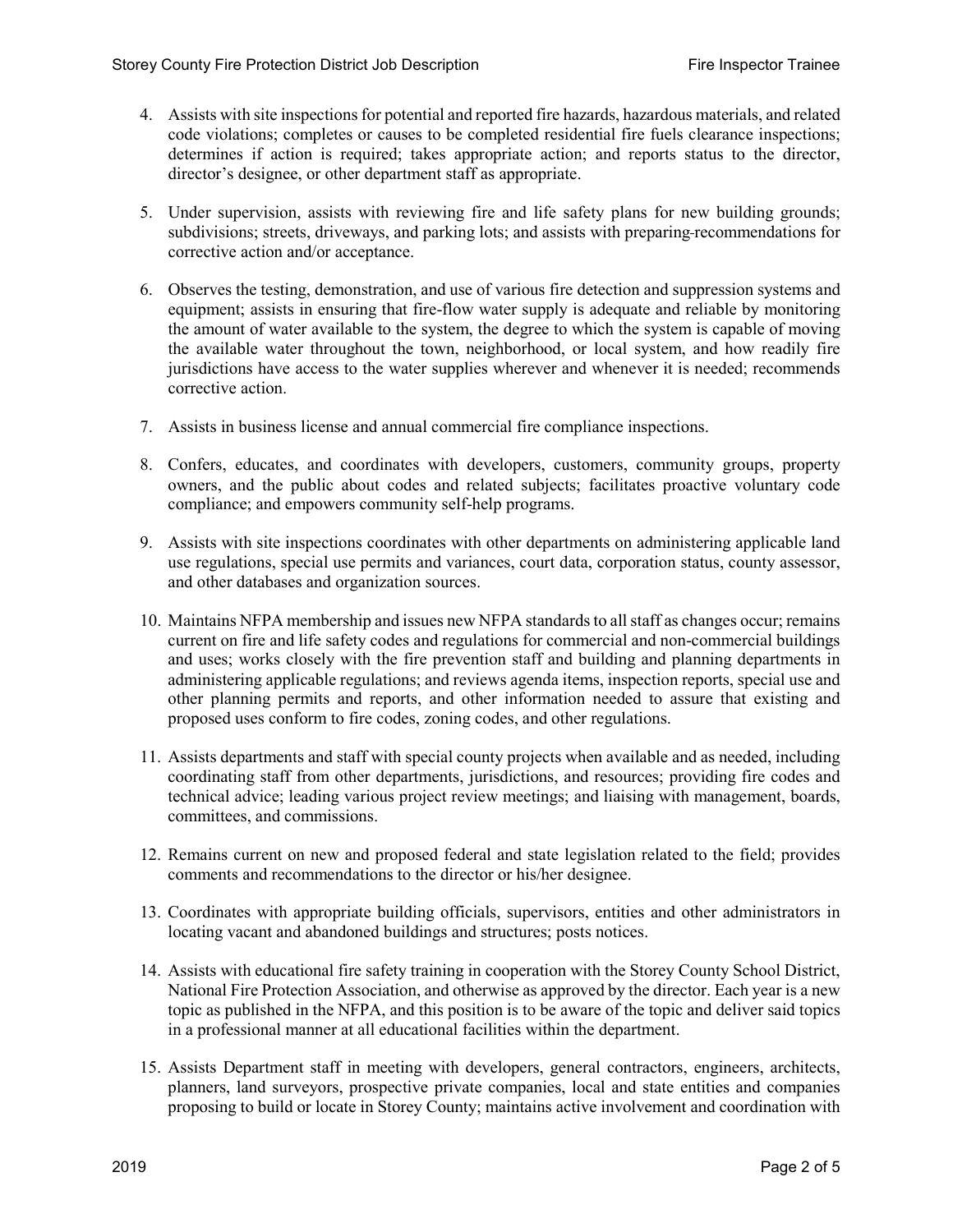the county team attracting, enhancing, and improving private enterprise and private-public partnerships in the county; liaises with community groups including the Highlands Fire Safe Council, property and homeowners associations, general improvement districts, and other community groups.

- 16. Serves as a representative of Storey County and the Community Development Department, demonstrating professionalism, courtesy, discretion, and appropriate tact in all interactions with other employees as well as the public.
- 17. During emergencies may respond to call-out in emergencies, other than normal working hours, as needed. For example, may respond to and actively participate in all-hazard Incident Command Systems (ICS); may provide assistance in the integration of facilities, equipment, personnel, procedures, and communications operating within a common organization ICS structure; may assist in coordinating responses among various jurisdictions and functional agencies, both public and private; and may assist in establishing common processes for planning and managing resources in the ICS; may assist departments on their emergency management and ICS plans.

#### **QUALIFICATIONS:**

Knowledge of

- 1. Universal building construction and plan vocabulary, techniques, and principles as related to fire prevention and life safety; familiarity with the International Fire Codes and other federal, state, and county regulations applicable to residential and non-residential fire prevention and suppression; and field inspection practices.
- 2. Familiarity with federal, state, and county codes and regulations relating to fire prevention and related life safety, hazardous material use and storage, wildland urban interface codes including residential and non-residential fuels clearances.
- 3. Business and geometric mathematics sufficient to calculate measurements of construction plans and sites; water flows, pressures, distance, and volume; and permits and other fees.
- 4. Basic modern office equipment including, but not limited to, telephones, fax machines, and copiers; personal computer programs such as Microsoft Windows and Office, and other applicable programs and software.
- 5. Principles of customer services and working within a team-oriented work environment; methods and techniques for dealing with the public during stressful situations.

#### Skill to

- 1. Learn through formal methods and in the field about fire inspection.
- 2. Use correct English usage including grammar, punctuation, and vocabulary.
- 3. Apply principles of customer services and working within a team-oriented work environment; methods and techniques for dealing with the public during stressful situations.
- 4. Perform mathematical calculations applicable to building and site plans and permits, including fire prevention and suppression systems; coordinate plan review and approvals with other departments; apply policies and procedures efficiently and in a practical manner.
- 5. Maintain accurate records; exercise sound independent judgment within established guidelines; work effectively under pressure of deadlines, conflicting demands, and during emergencies.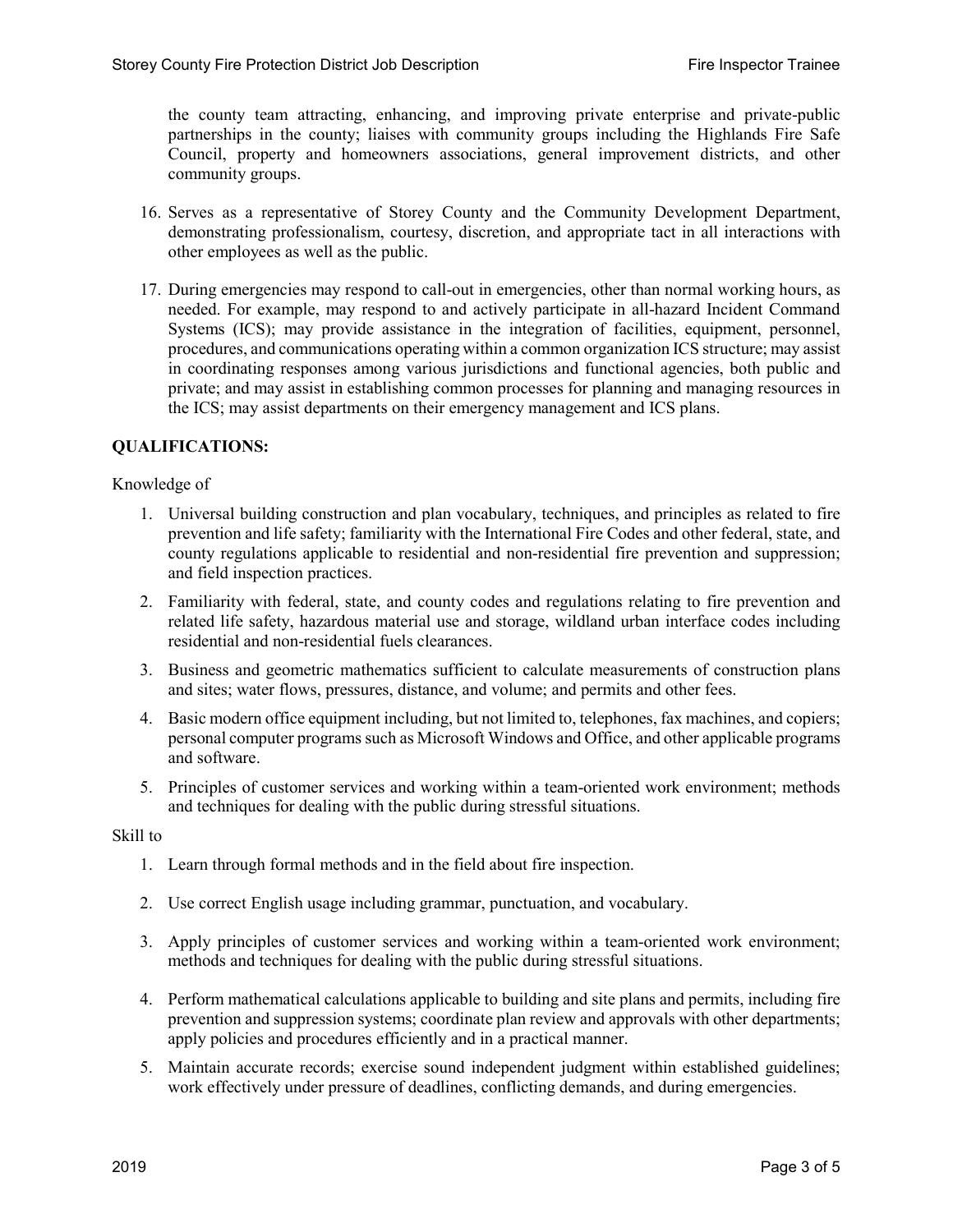Ability to

- 1. Obtain the necessary and experience, education, and/or certifications, and otherwise qualify for the Fire Inspector I classification within 12 months of hire.
- 2. Perform thorough and accurate examinations of basic commercial and non-commercial building site plans and specifications with guidance by qualified inspectors.
- 3. With guidance, perform thorough and accurate code compliance inspections; apply codes and regulations to practical use and under varying conditions; investigate complaints, evaluate alternatives, recommend appropriate resolutions; enforce regulations with firmness, tact, and impartiality.
- 4. Effectively communicate verbally and in-writing; gather, analyze, and prepare valid and reliable data and information; present to individuals and groups in understandable and persuasive manner; promote constructive and efficient cooperation in a team environment; act courteously and communicate effectively with others in a variety of different emotional states, from a variety of different backgrounds, and with different educational backgrounds and mental capacities.
- 5. Operate basic modern office equipment including telephones, fax machines, and copiers; personal computer programs such as Microsoft Windows and Office, and other programs and systems applicable to the position; type at a sufficient rate and with accuracy to perform the functions of the position; and operate a motor vehicle for intermittent and extended periods.
- 6. In accordance with law, maintain and handle information in a highly confidential manner.
- 7. Represent the department in the court of law and testify on matters pertaining to building development, code enforcement, violations, and related matters, as necessary.
- 8. Continue education and training to remain current on latest policies, practices, and required certifications; remain current on new and proposed federal and state legislation related to the field.

#### **LICENSING, EDUCATION & OTHER REQUIREMENTS:**

- 9. Any combination of training, education, and experience that would provide the required knowledge and abilities. A typical way to gain the required knowledge and ability is:
	- o High school diploma or equivalent; or
	- o Experience in fire operations; or
	- o Equivalent combination of education and experience.
- 10. General knowledge of industrial, commercial, and non-commercial plan checking, fire prevention inspections, code enforcement, or building trades and construction as related to fire prevention – strongly preferred.
- 11. Associate's degree in fire science or related field preferred
- 12. International Code Council (ICC) Fire Inspector I must successfully complete within 12 months of hire.
- 13. Possess and maintain a valid Driver License appropriate for vehicles and other equipment operated.
- 14. Pass a criminal background investigation.

**PHYSICAL REQUIREMENTS & WORK ENVIRONMENT:** The requirements described here are representative of those that must be met by an employee to successfully perform the essential functions of the job.